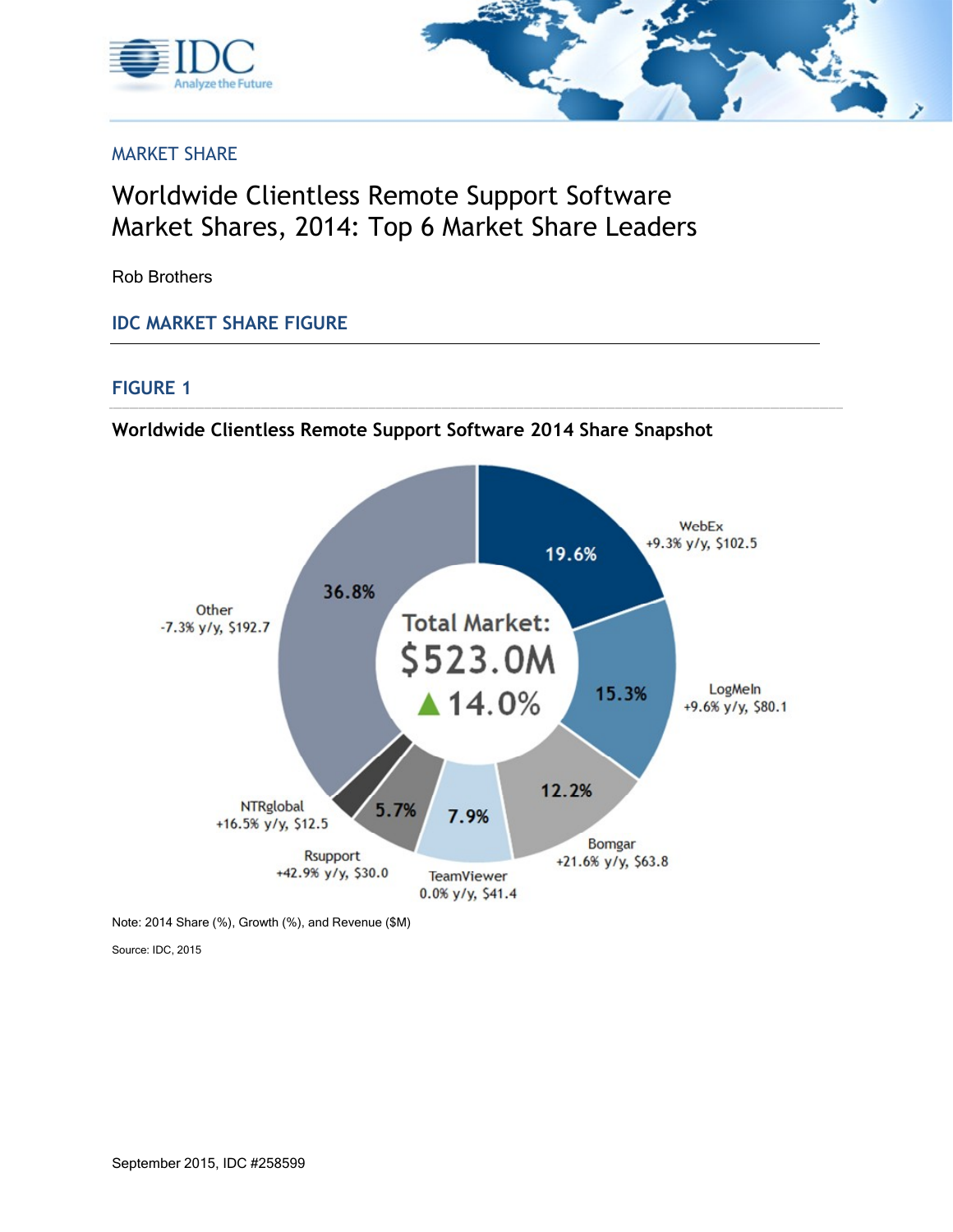### **EXECUTIVE SUMMARY**

This study reviews the market share leaders in the clientless remote support software market. This market is currently dominated by a few key market participants. IDC notes the following trends in the hardware support and deployment services market:

- **Growth in the market.** The market grew approximately 14%, with Rsupport and Bomgar seeing significant gains at 43% and 22%, respectively, while WebEx remains the market leader.
- Video capabilities. LogMeIn and Citrix have ventured into the video-based support options, allowing technicians to stream content to other technicians and capture it for documentation purposes.
- **Quick-fix technologies.** As enterprise and small and medium-sized business (SMB) employees increasingly leverage mobile devices both in and outside the office, the need for not only mobile remote support but also immediate resolution becomes critical. LogMeIn, for instance, includes a feature called Click2Fix in its Rescue clientless remote support solution. Click2Fix enables one-click fixes for common mobile device concerns such as firmware issues, battery optimization, and malware detection. IDC expects more vendors to develop this type of technology going forward.
- Internet of things (IoT). It's not just edge devices that are included in the IoT, the new Lens abilities in LogMeIn and Citrix SeeIt are allowing technicians that repair any type of device (e.g., think engines, power and cooling, or appliances) the technology to bring in other resources when needed in a simple yet robust fashion.

Google's announcement of Brillo "underlying operating system (OS) for the Internet of things," the android operation system for smaller devices (think IoT stuff like sensors and Nest being a good example), will make for some great opportunities for these software support-based tools. As the current market for IT tools continues to mature, look for these companies to broaden their reach into new verticals such as medical and industrial.

This IDC study presents the top 6 market share leaders for 2014 in the worldwide clientless remote support software market.

"Remote clientless support vendors understand how to target the IT and, in particular, mobile device and market," says Rob Brothers, program director for IDC's Software and Hardware Support Services practice. "The next step for these vendors is to expand to the Internet of things (IoT); adding features and functionality to the existing offering is great, but the players that will differentiate will open new markets."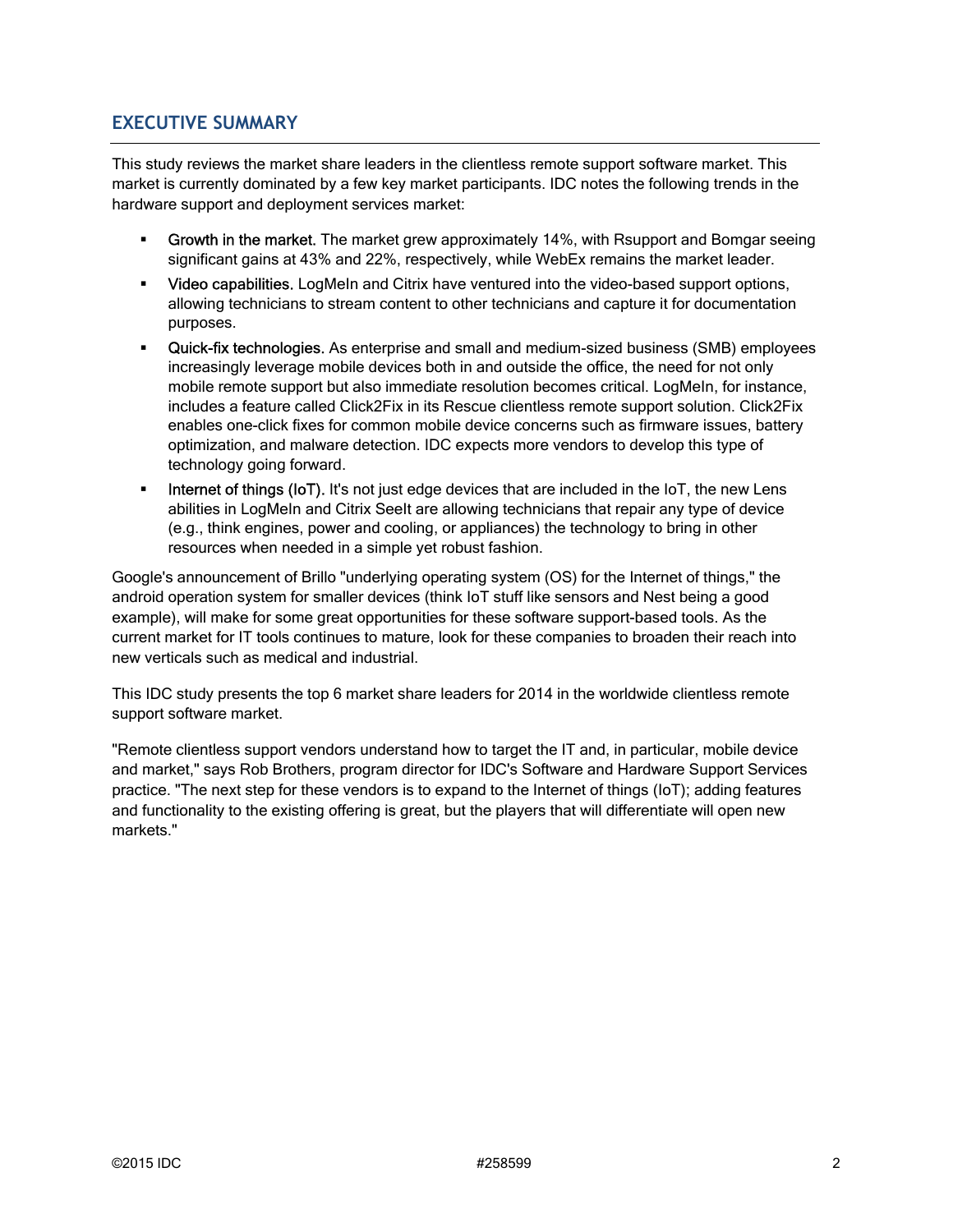### **ADVICE FOR TECHNOLOGY SUPPLIERS**

The market for clientless remote support solutions is beginning to experience platonic shifts. Legacy solutions such as Cisco's WebEx and NTRglobal's solution have essentially remained the same since at least 2012, while others such as Bomgar and LogMeIn's Rescue have experienced numerous innovative iterations during that time period. Further, solutions that have previously been marked as "second tier" are beginning to break into "first tier" status, with TeamViewer being the best example of this. IDC believes the top vendors will need to take the following actions in order to maintain their dominance:

- **Develop innovative approaches or become irrelevant.** The harsh reality is that only the most innovative companies in the clientless remote support space will not only remain competitive but survive. Specifically, this means developing solutions that address customers' needs around mobile support, immediate tier 1 issue resolution, and an intuitive user experience.
- **Expand partnerships with enterprise mobility vendors.** As the conversation around clientless remote support goes from the support to PCs and Macs to Android and iPhones, clientless remote support vendors have an opportunity to partner with mobile enterprise vendors in the mobile enterprise management (MEM) space to enhance the security of their support solutions. Further, partnerships with mobile OEMs will be a key go-to-market strategy, with Rsupport's nascent partnership with Samsung being an example of how this can be effective.
- Look to expand the toolsets outside the IT domain. There are many other verticals, some of which are manufacturing, power and cooling, oil/gas, and healthcare (in particular, medical devices) that could benefit from remote-assisted tools.
- Develop relationships with support providers. It's difficult at best to reach SMBs from a marketing perspective, understanding that, the use of partners is a great way to penetrate that space. Make the offering transparent or "white box" so partners can customize it and sell it as their own. The device support and management market for service providers creates an excellent revenue stream and is very important to their bottom line.

### **Advice for Customers**

As businesses allow employees to utilize "any" device, and subsequently as the number of employees working remotely increases, remote clientless support tools will become a necessity. Likewise, as the trend toward IoT continues, more devices will become equipped with remote capabilities that are more advanced and powerful from a business standpoint of delivering data real time. Losing the ability to remotely fix these devices becomes a liability for the employee and can cost the organization in terms of lost productivity and potentially lost data. New working locations outside of the office, a plethora of powerful devices in numerous form factors, and a need for consistent productivity and sensitive data protection all create a basis for a clientless solution to become the optimal method for support within the enterprise.

The enterprise can easily dispatch a technician to fix an issue for a locally based employee or device. However, that option becomes significantly less feasible for remote employees and devices. As a result of this, traditional telephone support for a device issue has become a common practice for enterprise help desks. Given this is both time intensive and frustrating for the help desk technician, IDC expects that the trend for enterprises will be to move away from this mode of support toward employing remote control solutions. Furthermore, companies are increasingly shifting toward clientless solutions that offer a better fit for remote devices and employees. Since new offerings require no software to be installed onto the device, the enterprise saves time and resources and the device can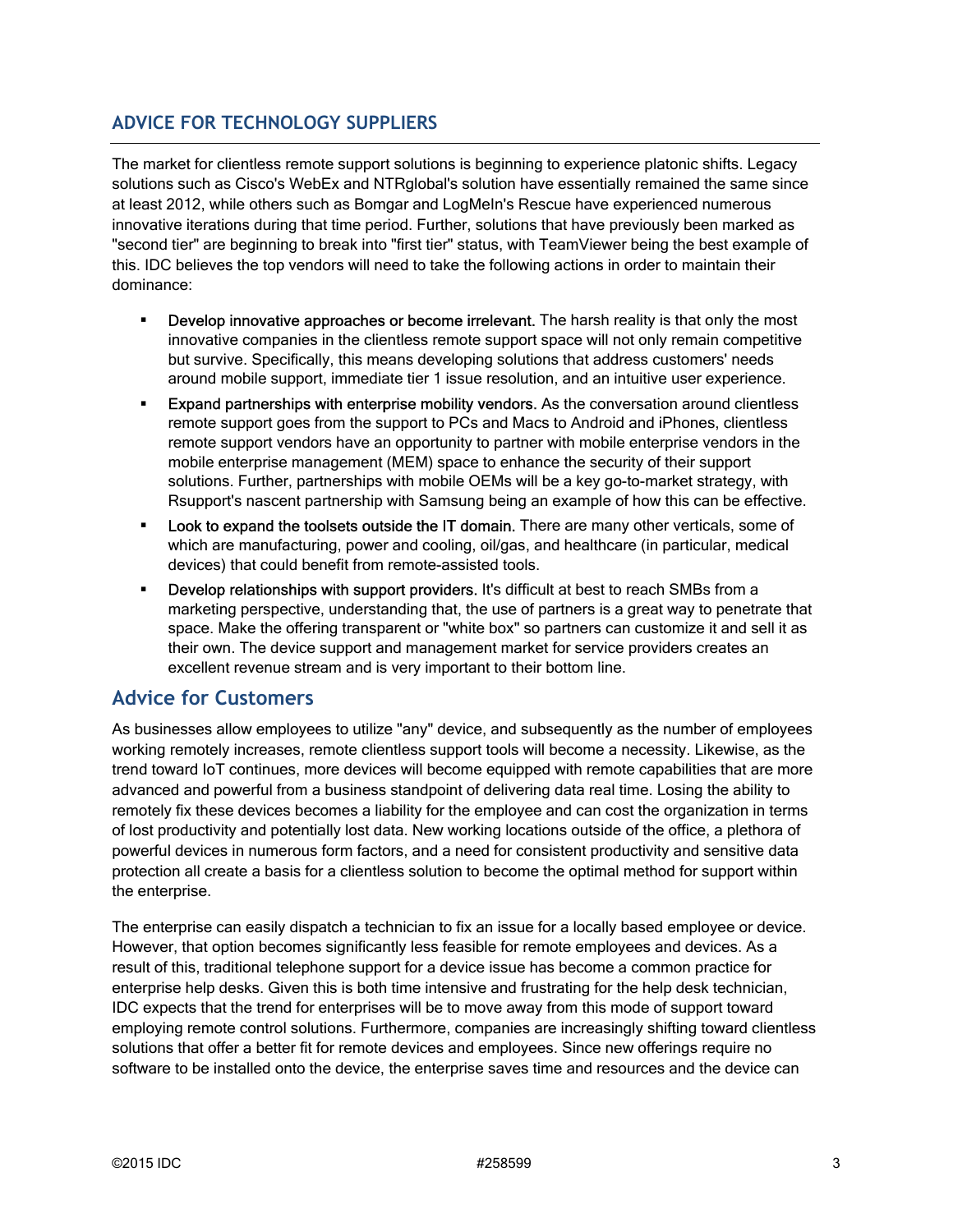remain unaltered. These tools can help create operational efficiencies for help desk providers, allowing them to do more with less and provide the ability to work on more pressing business issues instead of the mundane tasks of support.

### **MARKET SHARE**

### **Market Share Leaders**

The top 6 clientless remote support software tools providers in 2014 are shown in Table 1 and Figure 2. In 2014, WebEx and LogMeIn were the number 1 and 2 market share leaders, respectively.

Because of TeamViewer's all-inclusive nature of the product, IDC has taken a portion of the revenue to dedicate toward support.

### **TABLE 1**

# **Worldwide Clientless Remote Support Software Revenue by Top 6 Vendor, 2013 and 2014 (\$M)**

|                |             | 2013                     |                          |                          | 2014       |            |       |                         |
|----------------|-------------|--------------------------|--------------------------|--------------------------|------------|------------|-------|-------------------------|
| Rank           | Company     | Enterprise               | <b>SMB</b>               | Total                    | Enterprise | <b>SMB</b> | Total | 2013-2014<br>Growth (%) |
| 1              | WebEx*      | 26.0                     | 67.8                     | 93.8                     | 28.4       | 74.1       | 102.5 | 9.3                     |
| $\overline{2}$ | LogMeIn     | 29.2                     | 43.8                     | 73.1                     | 44.0       | 36.0       | 80.1  | 9.6                     |
| 3              | Bomgar      | 36.1                     | 16.3                     | 52.4                     | 44.9       | 18.8       | 63.8  | 21.6                    |
| 4              | TeamViewer* | $\overline{\phantom{0}}$ | $\overline{\phantom{m}}$ | $\overline{\phantom{m}}$ | 2.1        | 39.4       | 41.4  | <b>NA</b>               |
| 5              | Rsupport    | 12.6                     | 8.4                      | 21.0                     | 15.0       | 15.0       | 30.0  | 42.9                    |
| 6              | NTRglobal*  | 4.1                      | 6.6                      | 10.7                     | 4.8        | 7.7        | 12.5  | 16.5                    |
| $\overline{7}$ | Other**     | 73.7                     | 134.0                    | 207.7                    | 68.0       | 124.7      | 192.7 | $-7.3$                  |
|                |             | 181.8                    | 277.0                    | 458.7                    | 207.2      | 315.7      | 523.0 | 14.0                    |

\* IDC estimate

\*\* In 2013, TeamViewer was represented in the "other" category; the company is now reported in this study. Citrix, however, is not reported in this study (see Worldwide Clientless Remote Support Software 2013 Vendor Shares: Top 6 Market Share Leaders, IDC #249460, June 2014) and is now estimated in the "other" category for 2013 and 2014. This is why we see negative growth in the "other" category.

Source: IDC, 2015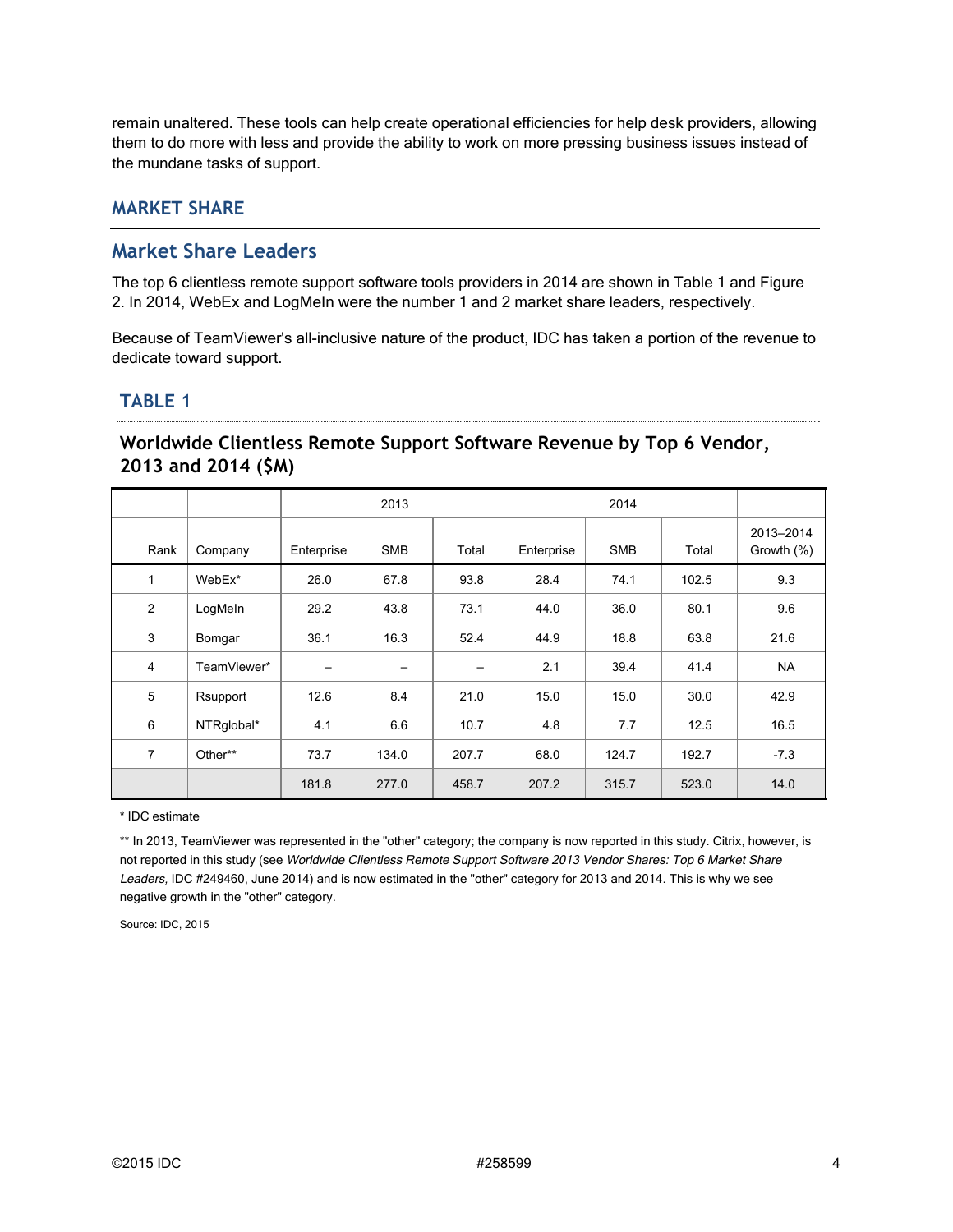### **FIGURE 2**



### **Worldwide Clientless Remote Support Software Revenue Share by Top 6 Vendor, 2014**

Source: IDC, 2015

### **WHO SHAPED THE YEAR**

#### **LogMeIn**

In 2014, LogMeIn hit the number 2 position in the clientless remote support software market, with 15.3% total market share. The company experienced good year-over-year growth for its clientless remote support product, Rescue, with total revenue for this product at approximately \$80 million in 2014. To start differentiating itself, LogMeIn is targeting the IoT market space and utilizing the functionality of Lens to do so. The product is targeted at a number of verticals, including healthcare, technology, education, and telecom. Lens enables technicians to troubleshoot issues as if they were physically onsite themselves, or to collaborate with other team members if they themselves are onsite. This feature also allows customers to solve issues that they would otherwise have to call a professional to fix, saving them time and money. These features add a great deal of benefit to both the technician and the customer alike. These benefits include:

- Reduced time needed to diagnose or troubleshoot issues that may be difficult to explain over the phone, and provide guided instructions such as wiring procedures, model and serial number locations, or assembly instructions
- **Persistent on-screen customized prompts that enable technicians to identify specific** components or problem areas quickly to the customer
- Record and log sessions for later reference
- The ability to assist a larger volume of customers in a shorter period of time, not only increasing technician productivity but also reducing customer wait times — potentially increasing customer satisfaction

LogMeIn Rescue Lens is a smart and natural evolution of the Rescue remote support portfolio and was initially made available for iOS, iPad, and Android devices in April 2015. Extending remote viewing support capability through the use of mobile devices provides support technicians with a broader set of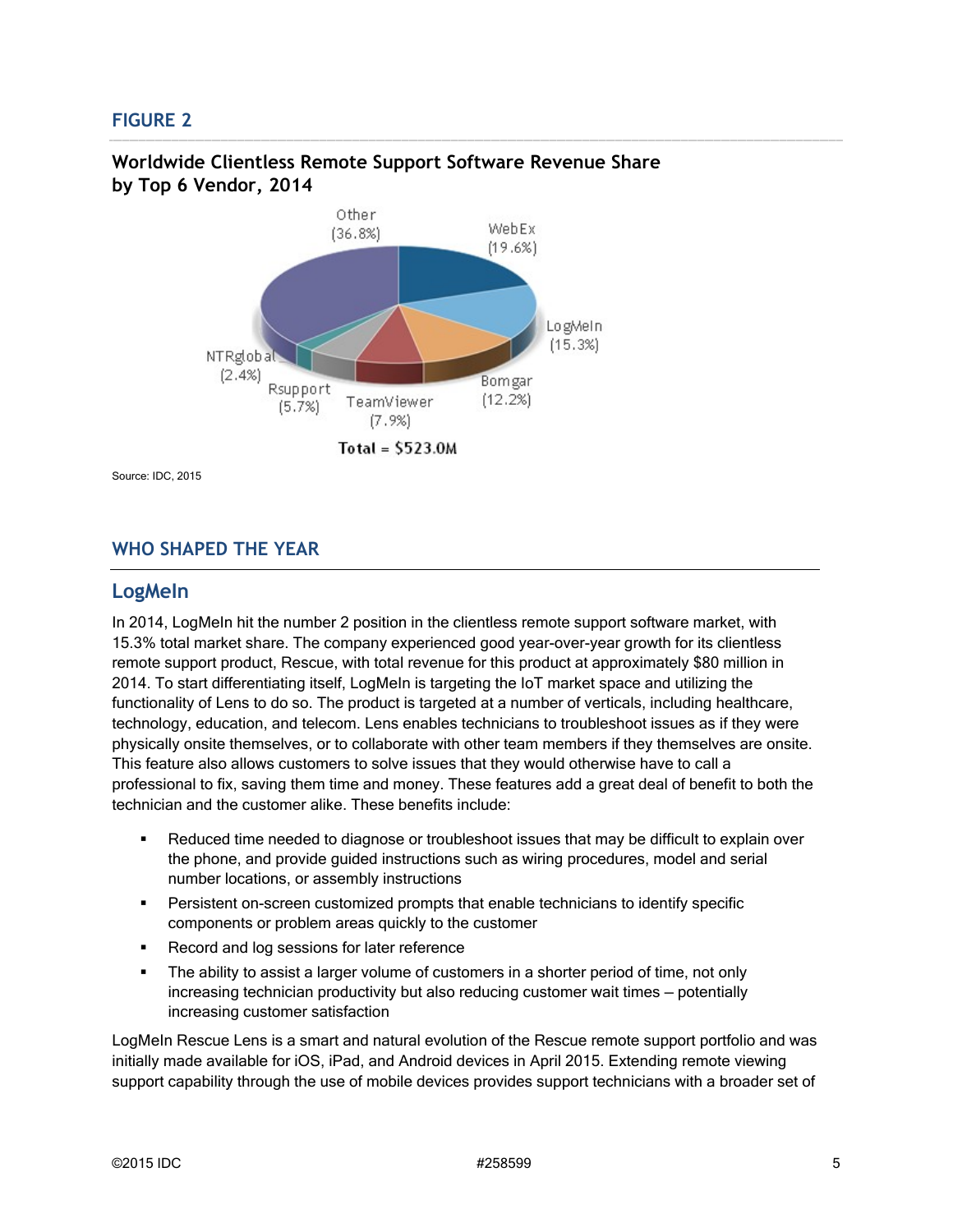options when assisting customers or onsite technicians. It is not surprising that LogMeIn has included this feature into Rescue given its success in the desktop remote support market and underscores LogMeIn's "Support of Things" campaign as an extension of its Xively IoT platform. The whiteboarding capability of Lens gives LogMeIn a leg up on its competitors with similar offerings but should stay aggressive and consider adding Windows support to Lens on the horizon of the Windows 10 release. Nevertheless, Rescue Lens is an innovative and useful remote support tool and is a thoughtful addition to the ever-growing IoT market, solidifying LogMeIn as an early innovator in this space.

One of Rescue's other intriguing features is Click2Fix, a tool that permits one-click fixes for common mobile device issues. Features include remote control and view, which allows the technician to see the user's device and use a whiteboard, laser pointer, screen capture and recording tool, and more. An alert bar displays notifications of application, battery, or firmware issues, and a battery optimization feature pushes settings to optimize battery life. Click2Fix also incorporates a predefined Access Point Name (APN) push functionality, radio toggles for connections such as Bluetooth or WiFi, and URL push, which sends a URL to an end user's device. This proactive guidance is designed to reduce support costs and processes. Click2Fix also checks the user's device to ensure the OS is updated and that there are no harmful apps or malware issues on the device.

Rescue enables the support of PCs, Macs, smartphones, and tablets, including iOS, Android, BlackBerry, and Windows Mobile devices. The solution enables technicians to remotely configure iOS and Android connectivity settings, including WiFi network setup and APN settings

#### **Bomgar**

Bomgar focuses exclusively on internal employee or external customer remote support technology, with a sweet spot at the enterprise level. In 2014, where they still are the dominant player, Bomgar saw revenue of approximately \$63.8 million, which represents a 21.6% increase over 2013 revenue. Bomgar is third in the market share leader's list, but number 1 in enterprise.

Bomgar's solution is unique in that it is offered as either a physical or a virtual appliance and now in the cloud, meaning the solution can reside either within a customer's firewall or outside of the firewall in a secure cloud deployment. Customers have been seeking the inclusion of specific enhancements in the latest Bomgar offering, which includes new features such as Jump Client Access Schedule. This feature provides more granular control over who has access to systems as well as when those systems can be updated. With Jump Client Access Schedule, organizations can now set specific days and times when internal IT staff and external vendors can remotely access various systems. For example, third parties may be limited to accessing and updating systems during evening or early morning hours when they're less likely to impact business productivity. A good example would be the repair of kiosks; repair of these during normal business hours may impede a customer from processing a transaction, which can leave a customer dissatisfied with the kiosk experience.

In addition, support reps can work on issues "offline" or without needing to screen share through Remote Registry Editor and System Information Actions. This allows the customer to continue work as usual while the support rep works on the system in the background, an extremely important tool to minimize productivity loss. This is key for workers in areas where connectivity is consistently a concern. Bomgar's new Rep Console Device Verification feature adds an additional security layer that allows organizations to control where rep consoles are used. Administrators can now define and enforce which networks and on which devices the representative console may be used. As an example, internal support reps may be allowed to use Bomgar from their company-issued iPad, but not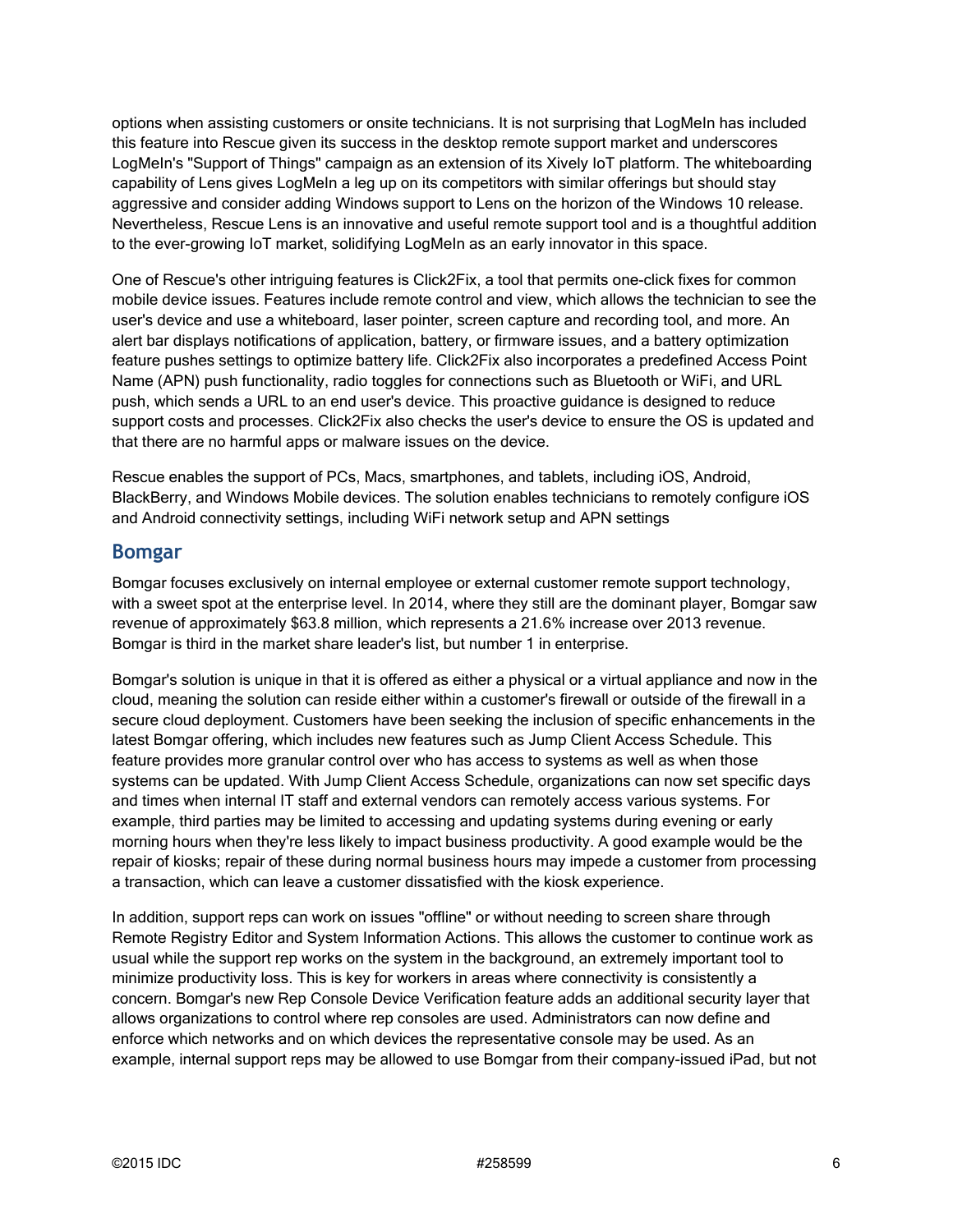from their personal Android phone. And a third-party rep may be limited to using Bomgar only from his/her own company network, not when working from home or a coffee shop.

Utilizing a technology normally found only on servers, Bomgar's new Wake-on-LAN (WOL) support feature allows technicians to remotely support computers, even when they are turned off or powered down for energy saving. By sending WOL packets to a Bomgar Jump Client, the support representative can wake the computer and resolve issues without traveling onsite, enabling IT to support more computers in a variety of scenarios. Additional features in Bomgar 14.2 include:

- **EXEC** Centralized Rep Console Settings
- **•** Delegated Password Administration
- **Rep-to-Rep Screen Sharing**
- **•** Configurable Jump Client Installer
- **User Account Details Reporting**
- **Multi-Team Jump Client Access**
- **Overflow Routing Rules**

Bomgar has a very good understanding of its customer needs and continues to enhance its product to make it more robust and easier to use. IDC believes that Bomgar will need to expand its offerings in the IoT space and in the application layer to continue strong growth in the future. As the remote support market matures and market share stabilizes, the ability to move the product into other market segments to drive growth will be essential. Bomgar is well positioned to make that transition and should continue investing in R&D to reap the benefits of these emerging growth markets.

Bomgar also enables integrations with identity management and authentication tools and includes over 50 permission controls within the solution that can be administered either to individual employees or through group policies. Bomgar's technology captures a full audit trail plus a video recording of each session for either compliance or training purposes. Bomgar's solution supports Windows, Mac, iOS, Android, BlackBerry, Windows Mobile, and Linux platforms.

### **Cisco WebEx**

Cisco's subsidiary WebEx sits behind Citrix as the largest vendor in the clientless remote support market, with 19.6% of the total market share in 2014. Cisco is providing expanded reach to more countries with updated language support across the WebEx portfolio since the latest version of our forecast (see Worldwide Clientless Remote Support Software 2013–2017 Forecast, IDC #244467, November 2013). WebEx offers a compelling suite of remote access and remote control tools, including WebEx Meeting Center for Web conferencing, WebEx Event Center for webinars, WebEx Training Center for online training, and WebEx Support Center, the company's clientless remote support offering.

WebEx Support Center is designed to address a number of different technical support needs. Product features include WebACD Queue Manager, which enables automated, rules-based call distribution, and WebACD Manager Dashboard, an analytics engine that gives administrators insight into both technical support activity and productivity metrics. Further, WebEx Support Center can be integrated with VoIP, videoconferencing, and teleconferencing tools, in addition to CRM applications via open APIs. WebEx Support Center is delivered through the Cisco WebEx Cloud, which provides a simple installation process for end users.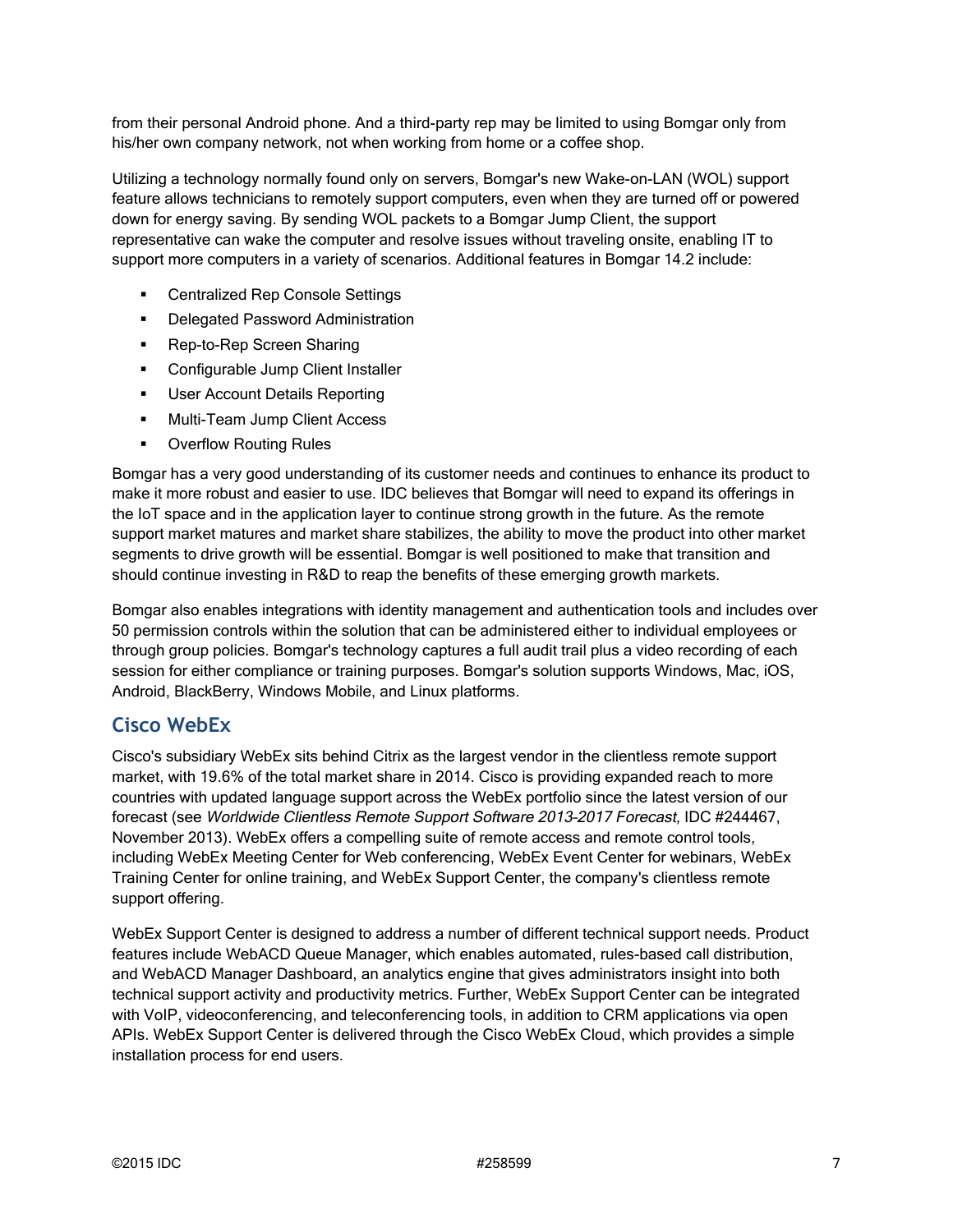# **TeamViewer**

New this year to the study is TeamViewer. While most competitors offer different packages for support, server administration, home office, presentations, meetings, online training, and teamwork, TeamViewer combines all of these modules into a single application. Because of this nuance, IDC has taken a portion of its overall sales of \$125.6 million and assigned \$41.4 million of that to clientless support. TeamViewer has taken a more holistic approach in its offering by providing a broad spectrum of capabilities that appeal to service providers (SPs) and SMBs. SPs have the ability to add their own logos and customize the product to suit their needs and those of their customers. Some features in the product set are:

- **Wake-on-LAN:** Wake up computers remotely whenever access is needed.
- **Windows system service:** Install TeamViewer as a Windows system service to access remote computers directly after Windows starts and before Windows log-in.
- **Remote reboot:** Restart computers remotely even in safe mode.
- **MSI package:** Distribute TeamViewer in your domains using an MSI package.
- **EXECENTEE CENTEE CONTER 15 IN A SET LEAST OF STARK CONTER CONTERNATE CONTERNATE CONTERNATE CONTERNATE CONTERNATE CONTERNATE CONTERNATE CONTERNATE CONTERNATE CONTERNATE CONTERNATE CONTERNATE CONTERNATE CONTERNATE CONTERN**
- **Windows authentication:** Use Windows log-ins as an alternative to log into the remote computer.
- **Computers & Contacts:** Provide you with a list of colleagues who are available to assist with an issue — connect with just one mouse click.
- **Remote printing:** Print documents from remote computers without having to transfer files.
- **Automatically log out:** No unintended access to the Mac or Windows computer that were just connected to (The remote computer is automatically locked instantly if the connection is closed or interrupted.)
- **Monitoring checks:** Monitor devices remotely to oversee important hardware and software status updates.

TeamViewer offers RSA 2048-bit public/private key exchange and AES 256-bit session encryption to ensure that session data is very secure. Two factor authentication adds an additional security layer to protect TeamViewer accounts from unauthorized access and allows you to get HIPAA and PCI ready. These features sets have helped TeamViewer secure some very high-profile accounts. Look for TeamViewer to expand its presence with the new management team in place.

# **NTRglobal**

NTRglobal, an ASG company, designs solutions that are built specifically for the IT services and desktop management markets. The company, headquartered in Barcelona, Spain, was founded in 2000 and services over 17,000 companies. NTRglobal had revenue of \$12.5 million in 2014, based on new guidance, and is in the sixth position in terms of overall market share. The majority of NTRglobal's customer base is still located in Europe, and the company is realizing some of its fastest growth in North America.

NTRglobal focuses on enabling solutions for enterprise-level IT customers. The company's solution is built on a SaaS platform and has two primary product offerings: NTR Cloud and Support Ultimate. NTR Cloud comes in three different flavors: NTR Cloud for ITSM, NTR Cloud for Help Desk, and Free Cloud. Both of these offerings provide IT automation and remote systems management, and hence much of the functionality of these technologies would be covered within IDC's PC, device, and IT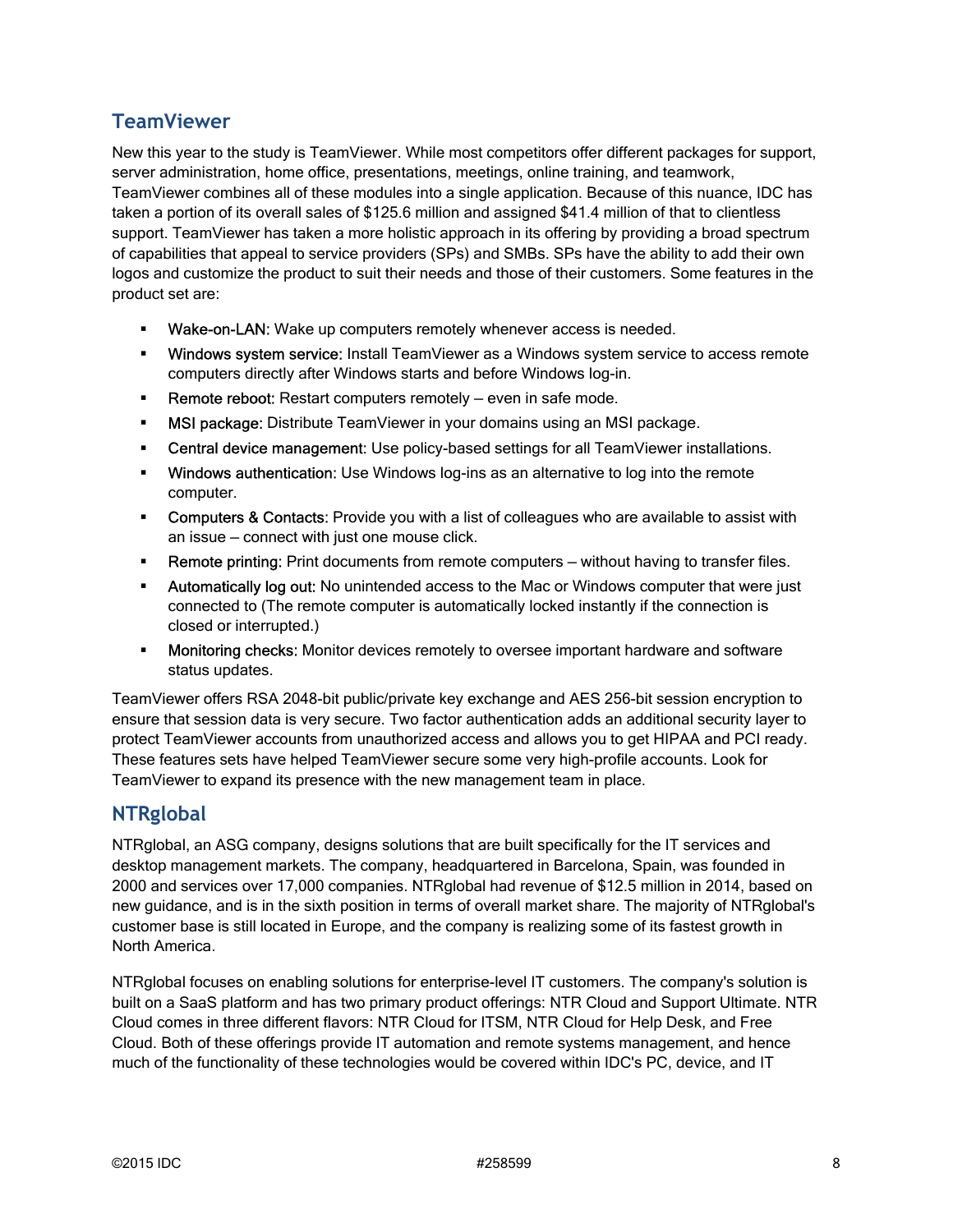service management practices. From a mobile standpoint, NTRglobal provides support to a couple of platforms within its Support Ultimate offering. NTR Chat, a one-click messaging tool within Support Ultimate, provides support to BlackBerry and Android devices.

### **Rsupport**

Rsupport, founded in 2001, provides remote support solutions for PCs and Apple products, as well as other mobile devices. The company develops its technology for both SMB and enterprise organizations. In 2014, Rsupport saw growth rates of 43% and currently sits in the fifth position for overall market share.

Rsupport's remote support solution is RemoteCall. Key features of the solution include a queue system to manage customer requests to specific agents, an instant chat tool, canned messages for more efficient responses, and video chat functionality. RemoteCall Enterprise is another offering from Rsupport and includes additional features such as support team setup, call distribution policy control, and customer queuing to enable customers to reserve a time for a callback in case technicians are unavailable. RemoteCall Pro, a third offering from Rsupport, includes additional features such as dragand-drop file transfers, service reports, whiteboard tool, and remote printing.

Rsupport also offers RemoteCall Appliance, which is a plug-and-play solution that is designed for standard rack server environments. In addition, Rsupport offers RemoteCall + mobile pack and RemoteCall + visual pack. RemoteCall + mobile pack supports Android and Windows Mobile in the same way as the PC support method. RemoteCall + visual pack is a real-time communication service that enables specific objects or environments to be shared visually using a smartphone's camera via cellular connection or WiFi. Rsupport also recently announced news that its solution will come preinstalled on Samsung Galaxy NotePRO and TabPRO tablets.

More than 5,000 organizations around the world leverage these solutions to help optimize their operations. Rsupport's global headquarters and R&D center are located in Seoul, South Korea, with branch offices in Tokyo, Beijing, and New York City.

### **Others**

### *Citrix*

Citrix, as in past years, has continued to build momentum with solutions that address users' needs from a social, mobile, and cloud perspective. One of the newer features, SeeIt, enables the customer or technician seeking assistance to quickly share video, during a remote support session via their Android device, of whatever they need support for — whether it's software, hardware, or even applications outside tech (industrial equipment or home repair). The technician can immediately see the issue — no time wasted with sending/texting images. And for Samsung devices, the customer and tech can switch from camera share (the video option), screenshare, and chat on the phone during a remote support session to collaborate best during the resolution.

Including cloud-based help desk functionality within the Citrix, remote support portfolio is a natural progression for the company. This should provide customers a cohesive solution that will allow a technician the ability to open tickets automatically when support issues do arise and close them upon completion hence saving time in the process. The challenge for Citrix will revolve around its ability to market and cross-sell the portfolio to the existing customer base. Most companies have made investments in personnel and tools to enable help desk capabilities, getting them to switch may prove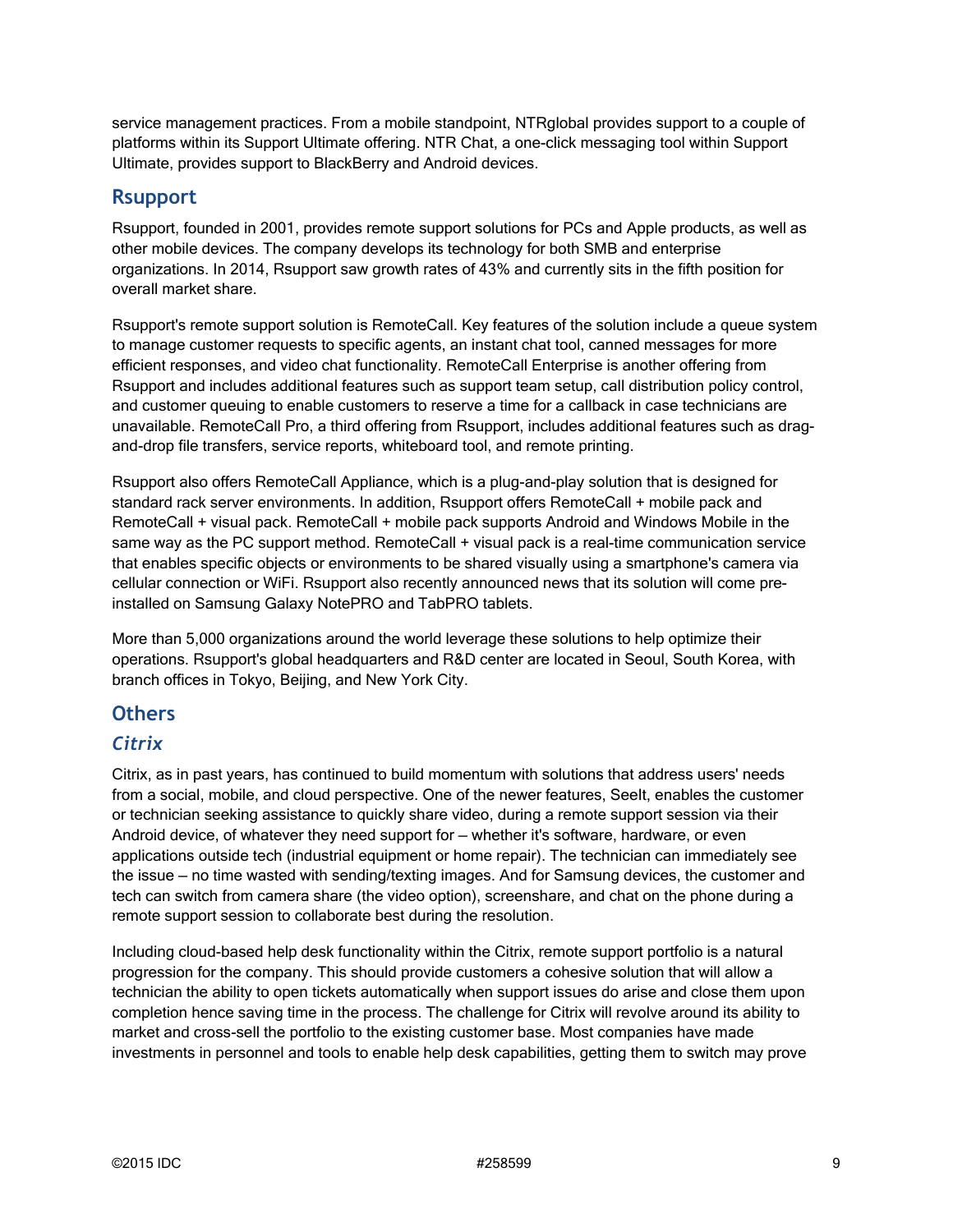difficult. Citrix will also need to integrate the solution as smoothly as possible into their existing cloud offering, providing the customer with a cohesive solution that is easy to navigate and use.

Growth in this space is still fairly significant and with IoT support needs heating up look for other companies and other markets to open.

#### **MARKET CONTEXT**

The need for remote support within both the enterprise and the small and medium-sized business workplace is greater than it has ever been. Mobile device proliferation has expanded into all corners of the business world, and likewise, the way that employees work has changed dramatically. Gone are the days when laptops represented the overwhelming method for completing work outside of the four walls. Smartphones and tablets are now a legitimate necessity for many workers, and this means that support for these devices is critical to ensure employees can remain productive at all times. Enterprises are typically more equipped to address these concerns than SMBs as a result of having greater resources and generally more robust IT teams.

Nonetheless, the SMB, SOHO, and consumer segments have an increased need for remote IT support. While these groups typically have very little or no IT resources, they may seek the assistance of independent support providers that can help their business get the support they need. At the end of the day, these segments are facing many of the same issues that larger companies are, but simply need a different method of tackling them.

For corporate IT, remote support is appealing because of the fact that many solutions on the market today allow engineers to multitask efficiently for quicker problem resolution. For example, if a technician is working on a specific server within a datacenter and is carrying a smartphone, he/she has the ability to log in to support sessions outside of the datacenter. Remote support solutions enable technicians to address employee or customer issues that may be occurring anywhere else in the world. Further, some solutions today include automated problem resolution for common support issues such as battery optimization, malware detection, and firmware support. This frees up time for IT to focus on more challenging support issues.

A challenge facing IT groups today with respect to remote support is how they plan to deal with the fragmented device landscape. The device policies an organization has in place make an enormous difference in the way the business handles remote support issues, since many solutions on the market today support only certain mobile operating systems. On top of this, the list of approved devices within the organization can have a direct impact on how much support a user will potentially require. For example, if the organization allows workers to use only Android devices, they are likely to deal with more malware-related problems than an organization that allows users to use only iPhones.

### **Significant Market Developments**

This IDC study presents the top 6 market share leaders for 2014 in the worldwide clientless remote support software market. Over the past several years, the market for clientless remote support tools has grown considerably. Each of these providers is approaching the market in a slightly different manner and developing a niche for itself. Significant developments in this market include video capabilities and quick-fix types of features. These features will play an important role in supporting markets outside of the IT world, think industrials and medical devices.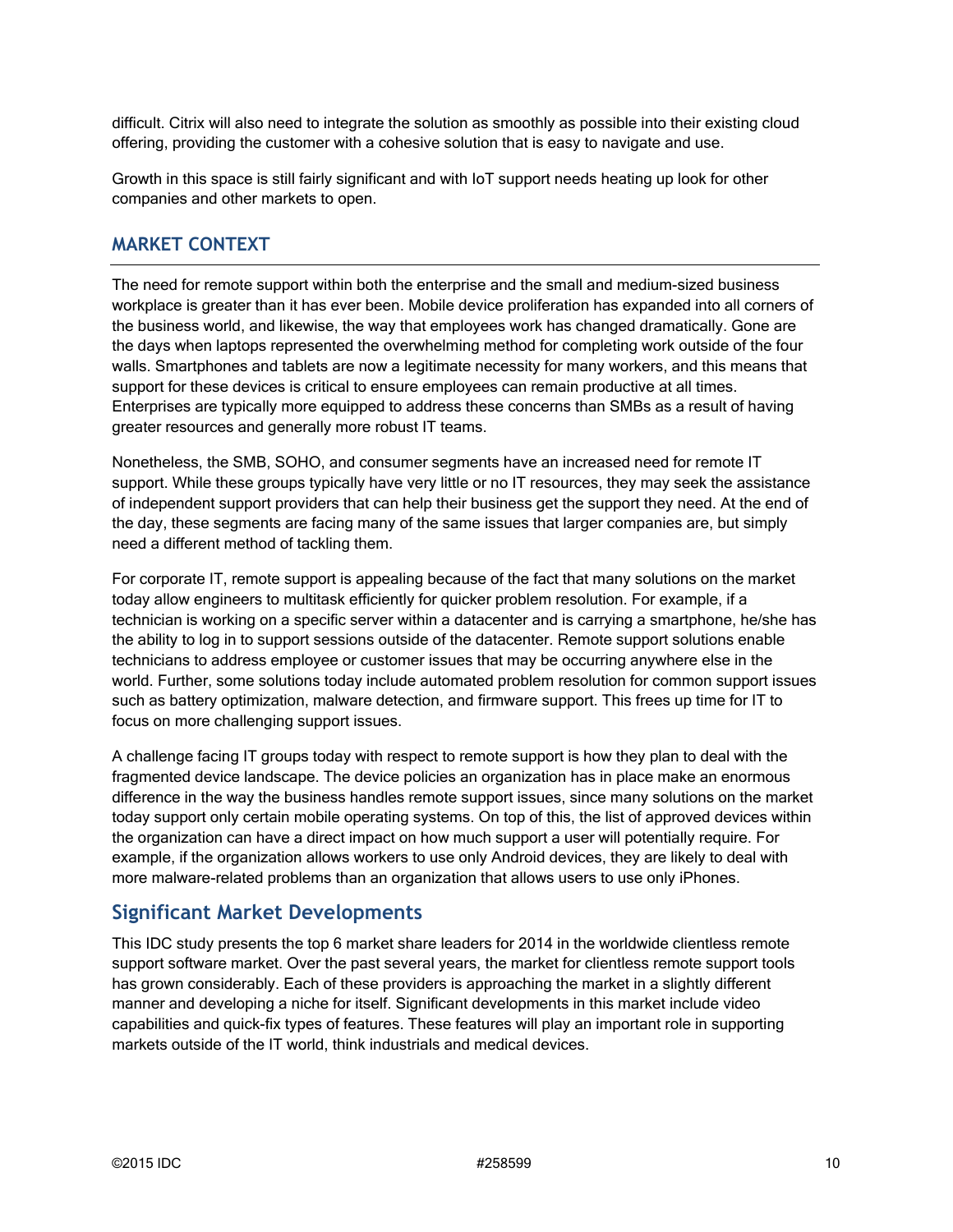### **Business Models**

Today, clientless remote support software tools are offered in the business models discussed in the sections that follow.

#### *Hosted Solutions*

Most of the vendors in this market are providing the clientless remote support solution as a hosted application. In this business model, the customer or services provider pays a monthly or an annual fee to the vendor for the rights to use the software. This approach has advantages for services providers that intend to use these tools to provide support to their customers because it does not require them to make a significant up-front investment in software or hardware. This model is also easy to scale, as the customer can just add more seats with the hosted software provider.

#### *Software Solutions*

Some vendors are offering the clientless remote support solution under a traditional software licensing model. This model offers advantages for customers that are interested in using this type of solution to support internal employees. Because the software is installed on-premise, it is owned by the enterprise and thus can be deployed behind the corporate firewall, which helps minimize some of the security concerns of the enterprise.

#### *Hardware Solutions*

The final model being used is a hardware model. In this model, the vendor provides the solution as an appliance that can be installed in a company's datacenter. This model avoids the need to install the software on a server but maintains the advantages of being behind the firewall.

### **METHODOLOGY**

To attain revenue numbers, IDC interviewed all participating vendors and researched all relevant data online to best ascertain industry size and those participating vendors' shares against that market.

Note: All numbers in this document may not be exact due to rounding.

### **MARKET DEFINITION**

### **Clientless Remote Support Software Tools Market Definition**

Clientless remote support software tools are applications that allow one device to stream the contents of its screen to another device via an Internet connection. These tools give IT support specialists the ability to remotely control devices from almost any system that can access the Web. Most of these solutions include the ability to support PC and Mac-based devices; however, remote support of mobile operating system (OS)-based devices is more limited today. Clientless remote support software tools differ from remote control software because they do not require client software to be pre-installed on the host machine to connect to the guest device. They differ from remote access services solutions in that they have a specific set of functionality that is geared toward an IT professional. Clientless remote support software tools are commonly sold in a subscription model, although licensed software and hardware appliances are also available.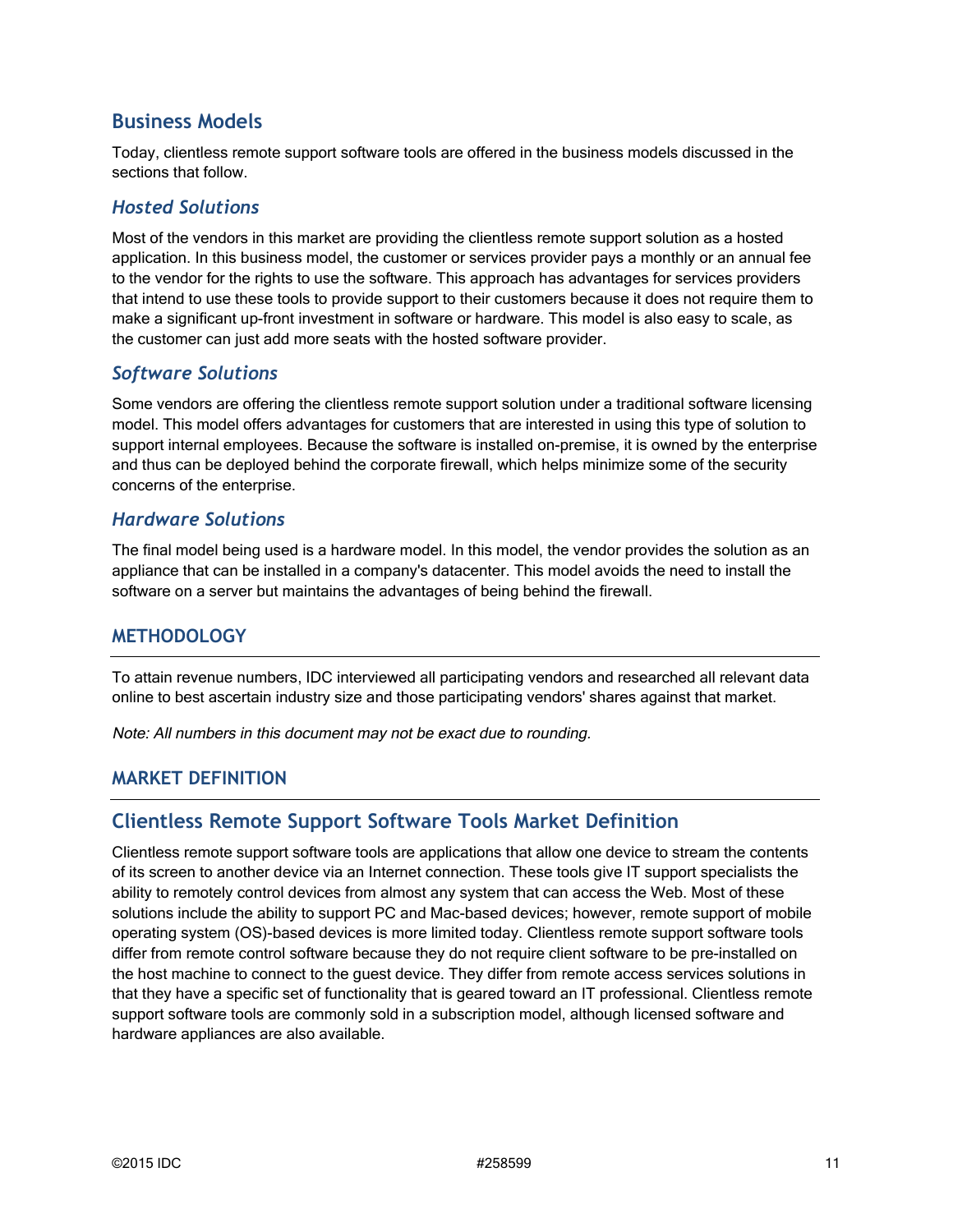### **RELATED RESEARCH**

- **LogMeIn Rescue Lens: Let the Camera Do the Talking (IDC #IcUS25528615, March 2015)**
- **Proactive, Predictive, Prescriptive Deskside and Mobile Worker Support (IDC #IcUS25494715** March 2015)
- Worldwide Clientless Remote Support Software Forecast 2015–2019 (IDC #253609, January 2015)
- Set It and Forget It: How Automated Remote Support Can Improve IT Operations (IDC #253204, December 2014)
- **Bomgar 14.2: More Productive and Secure Access Features and Functionality (IDC** #lcUS24928214, June 2014)